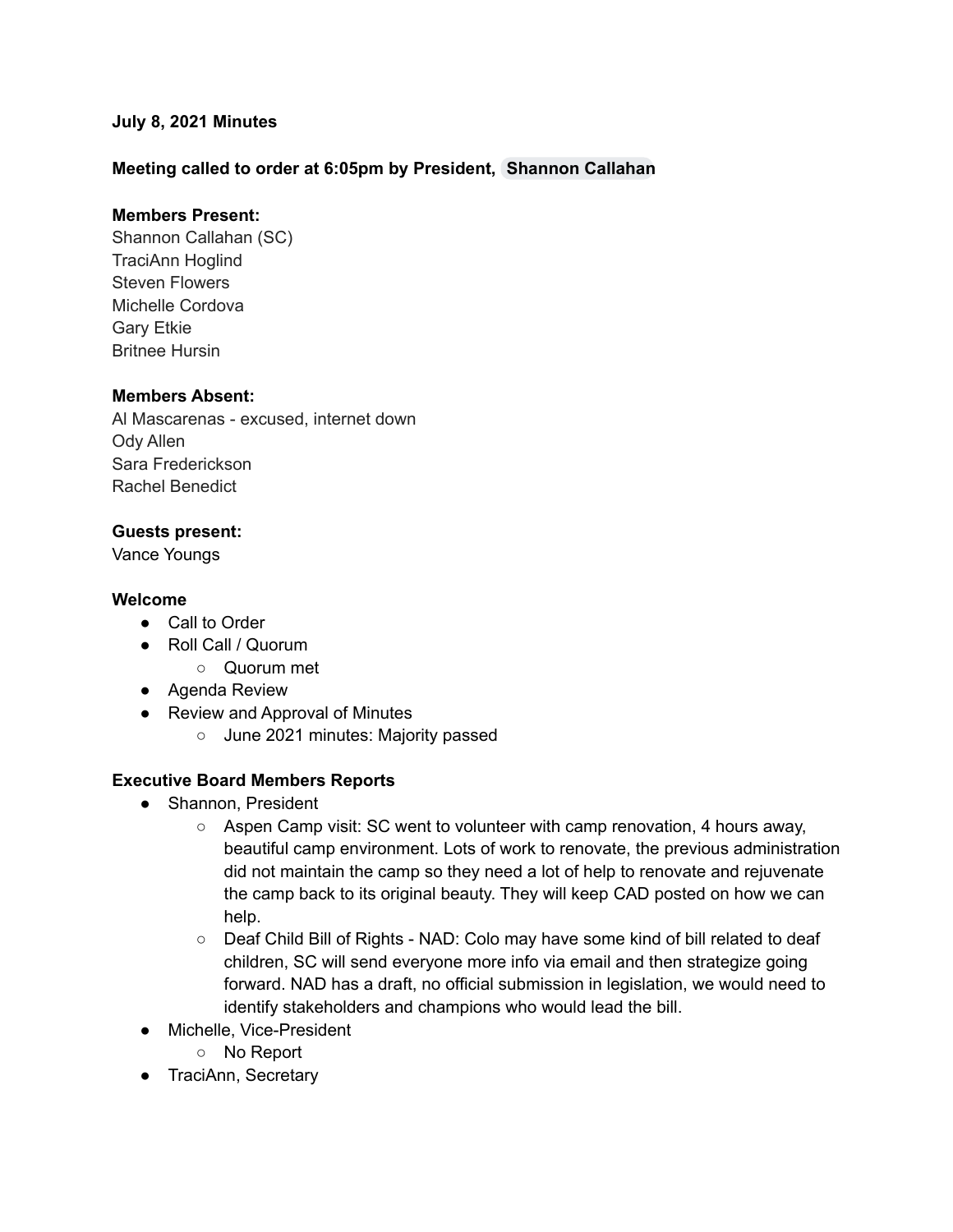- CAD YouTube page: Set up new YouTube page for CAD under secretary email, we all can contribute and upload videos, etc. -- one central YouTube page for all CAD related videos!
- Steve, Treasurer
	- $\circ$  Golf classic: Vance will host it with a hearing tournament, shotgun kind of style. Asking if Oktoberfest committee wants to do a joint event.

## **Board Members Reports**

- Ody
	- Absent, no report.
- Rachel
	- Resigned
- Gary
	- Delta variant COVID-19 still around, maybe we should not have an Oktoberfest event this year… save it for next year with better planning. Coors has expressed interest.
		- Michelle explained that people are looking forward to this event
		- Britnee suggests making the final decision in August or September. Depends on DNO/DNL events. Denver had LOTS of people in attendance. Colorado Springs has an event this Friday, Britnee will observe the attendance. Britnee says if we do a simple event at a bar or brewery, it will be easy to plan.
		- Vance says if we do Oktoberfest the same day as Golf classic, we could still use the sponsorship from golf classic and do both events in one.
		- TraciAnn suggests maybe a raffle or silent auction
		- Gary will focus on Oktoberfest team for next year soon.
- Sara
	- Absent, no report
- Britnee
	- No report
- Al
- Absent, no report

# **Old Business**

● None

# **New Business**

- **● TraciAnn moves to support the GOAT softball team. Steve seconded. Steve amends to donate \$250 with the expectation of using the funds to purchase baseball bats, which will be stored at DMAD (Denver Metro Association of the Deaf) and can be used for other deaf youth sporting events. Amendment majority passed. Original motion majority passed.**
	- GOAT softball sponsorship. Received letter from deaf Denver softball team, needs sponsorship to attend National Softball Association of the Deaf (deaf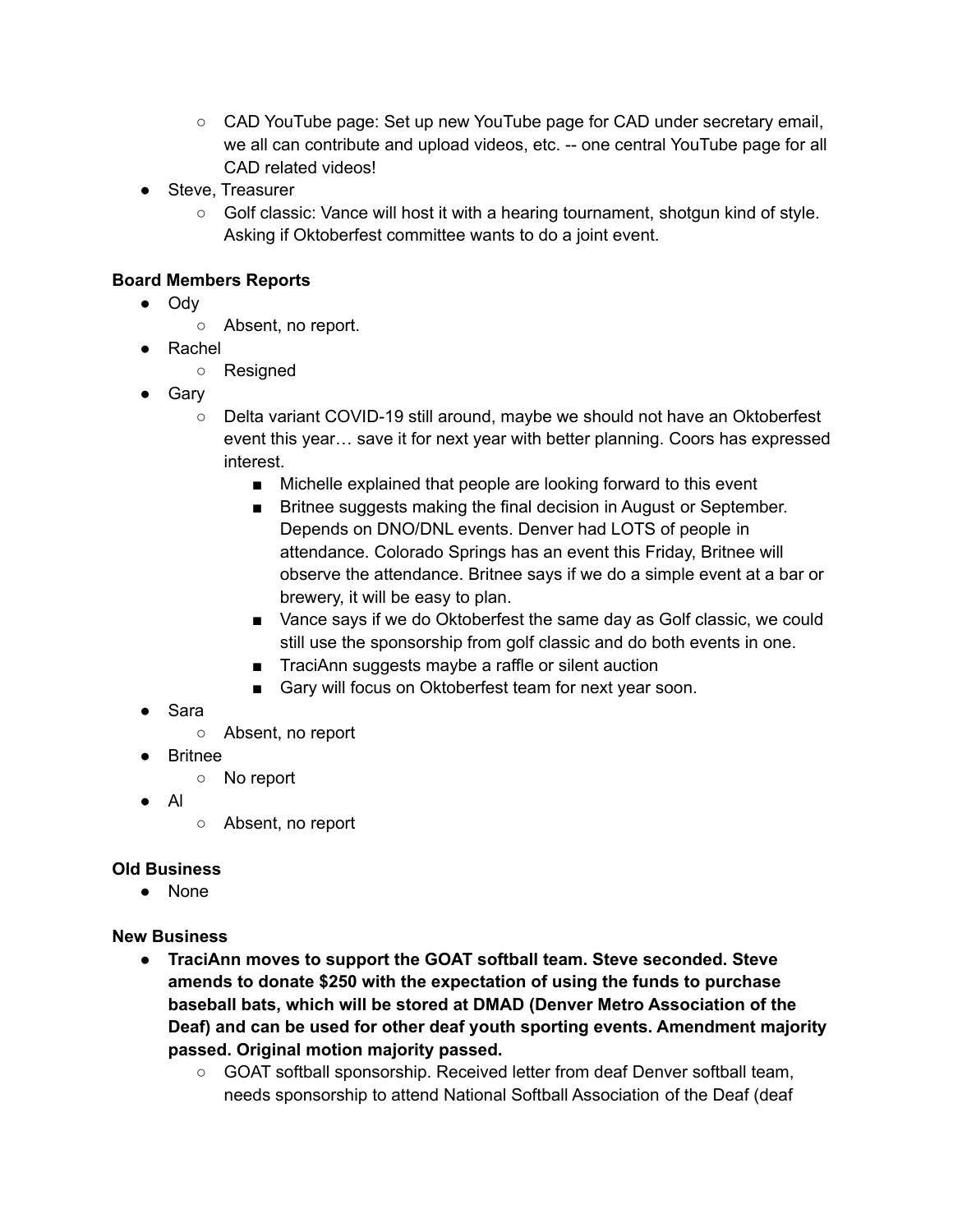softball tournament) this year in Kansas. According to tournament records, it has been at least 13 years since a team from Colorado has participated.

- Gold Sponsor- \$500: Gold sponsors will have their company name/logo on a T-shirt that GOAT players and family members will wear for advertisement. Your company name/logo will be placed on our travel banner to be displayed at the 2021 NSAD Tournament. You will also receive a signed and framed team picture for display at your business showing your support for our team.
- Silver Sponsor- \$250: Silver sponsors will have their company name/logo on a T-shirt for advertisement. Your company name/logo will be placed on our travel banner to be displayed at the 2021 NSAD Tournament.
- Bronze Sponsor- \$100: Bronze sponsors will have their company name/logo placed on our travel banner to be displayed at the 2021 NSAD Tournament.
- Vance explains that the team has partnered with DMAD (Denver Metro Association of the Deaf) to develop a deaf sports team, hopefully more deaf sporting teams will be established.
- Gary expressed concerns about sponsoring a sports team, never heard.
- Britnee says this opportunity could be applicable to youth, host family softball events… use the bats for this purpose.
- Steve says this could be a social issue which is identified as a possible reason for CAD to donate.
- Steve: Pay our ASL translation coordinator for July: **Steve moves to pay Kala \$300 for the month of July 2021. Britnee seconds. Majority passed.**
	- $\circ$  Steve explains that Kala, the ASL translation project coordinator, has been doing work for the ASL translation project. CCDHHDB did not have materials for the month of July, so they will not be paying us for the month of July. There is no cancellation clause in our contract with kala, so we should pay her for her work even though we have not gotten funds from CCDHHDB. This was unexpected. We should still pay Kala for her coordination work regardless and to maintain the relationship to have Kala continue to do this work. CCDHHDB also wants to start \$3k a month payments in September, but due to budget concerns, they will keep the original payments of \$2k.
- Gary: Gary moves to accept Rachel Benedict's resignation. Britnee seconds. Britnee moves to table this to the next meeting to do further research on what is allowed per the RRO and bylaws. **Gary withdraws his motion.**
	- She will be moving out of town.
	- Vance explains that we do not need to approve resignations. The president will be able to appoint a new board member.

## **Discussion**

• Shannon: Set up an idea/project from the increased budget: Money earned may be more worth the investment if we donate it to schools, events, annual sponsorships, etc. to support the community more rather than saving it in sponsorship funds without actually using it. Something to keep in mind and discuss